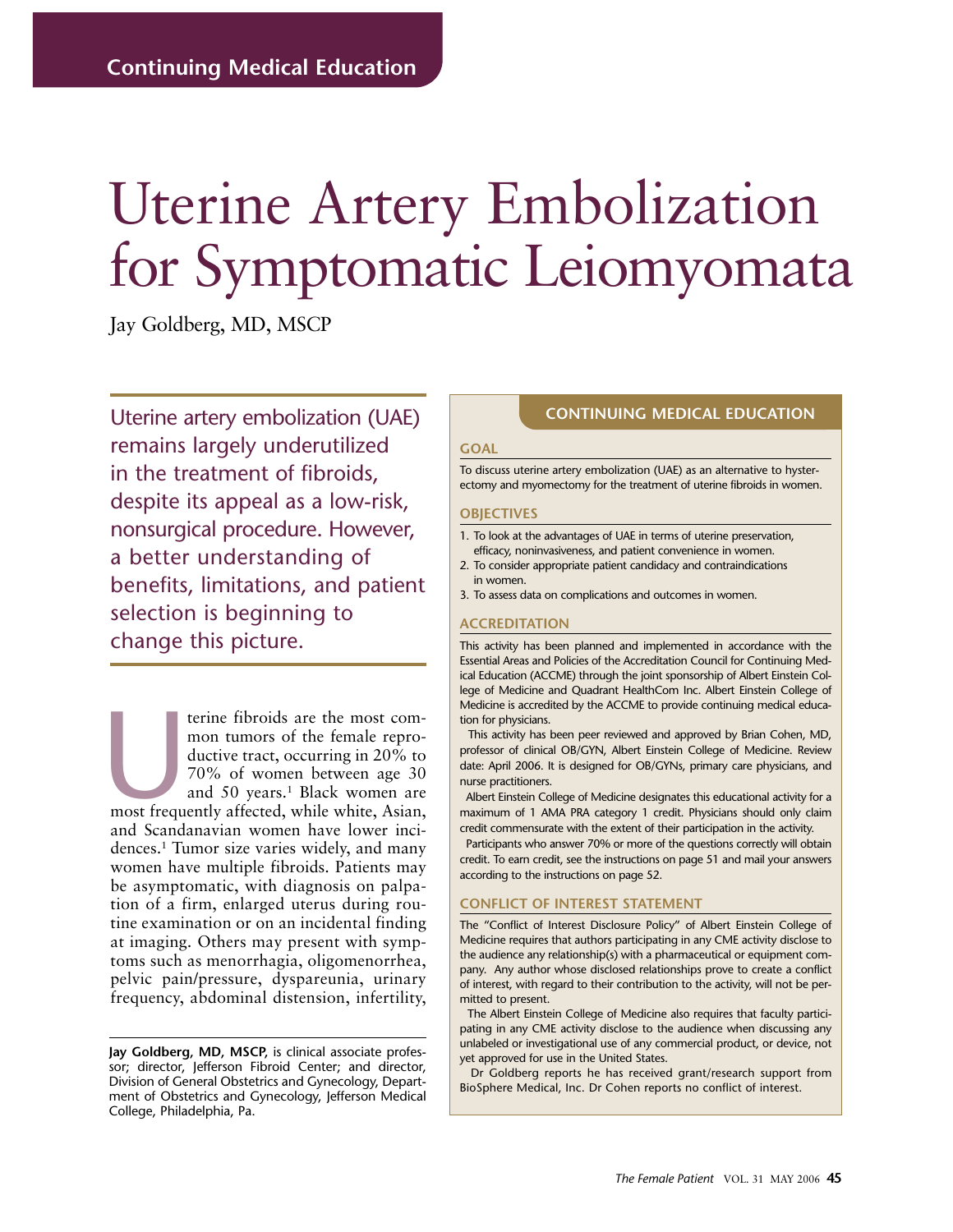#### **Uterine Artery Embolization**

and pregnancy complications. Given the nature and severity of these symptoms, fibroids can have a significant impact on quality of life.

Most symptomatic women eventually seek medical treatment. Medications used to treat fibroids include analgesics (usually nonsteroidal anti-inflammatory drugs [NSAIDs]) and combination estrogen/progestin oral contraceptives. Gonadotropin-releasing hormone agonists (eg, leuprolide) can reduce fibroid

*Uterine artery embolization has emerged over the last decade as a popular and effective nonsurgical option.*

volume by up to 40%, while also decreasing vaginal bleeding.2 However, their significant side-effect profile (eg, vasomotor instability, mood swings, bone loss) and the fibroids' quick return to baseline on discontinuation of therapy restrict use to temporary tumor reduction prior to surgery.

Women with symptomatic uterine fibroids refractory to medical management have traditionally undergone surgical resection via

hysterectomy or myomectomy. In the United States, approximately 250,000 women undergo hysterectomy annually for symptomatic fibroids, with approximately 35,000 undergoing myomectomy.3 While preserving the uterus, up to 25% of women undergoing myomectomy may require additional procedures due to persistent symptoms or the growth of new fibroids.4 The desire for uterine/fertility preservation and avoidance of surgery has increased the demand for alternative treatments. Uterine artery embolization has emerged over the last decade as a popular and effective nonsurgical option.

Uterine artery embolization has been performed by interventional radiologists for over two decades to treat pelvic hemorrhage following delivery/abortion, ectopic pregnancy, gestational trophoblastic disease, and pelvic malignancy.5,6 Embolization of the uterine arteries was first reported as an effective primary treatment for symptomatic fibroids in 1995.7

#### **INDICATIONS AND CONTRAINDICATIONS**

As for hysterectomy and myomectomy, indications for UAE are symptomatic uterine fibroids refractory to medical management. Symptoms typically include menorrhagia, anemia, urinary frequency, dyspareunia, infertility, and abdominal/pelvic pain. In addition, UAE may be an especially useful option for women who are poor surgical candidates, perimenopausal, have extensive adhesive disease, refuse blood products, or who prefer to avoid surgery.

Contraindications to UAE include pelvic infection, severe allergy to contrast materials, arteriovenous shunting, an undiagnosed pelvic mass, coagulopathy, renal insufficiency, history of pelvic radiation, and genital tract malignancy. Desire for future fertility is a relative contraindication to UAE, as increased pregnancy complications have been reported postprocedure (eg, premature delivery).8-10 However, other studies have found good outcomes for most pregnancies conceived post-UAE.11 There are no studies assessing the effects of UAE on fertility, and the American College of Obstetricians and Gynecologists considers it to be contraindicated in women wishing to retain fertility.<sup>12</sup>

In addition, patients desiring definitive treatment and guaranteed results are probably better served by hysterectomy. Likewise, women with intracavitary or submucosal fibroids may opt for hysteroscopic myomectomy depending on tumor size, as they are at higher risk for delayed post-UAE transcervical passage with labor-like pains and potential infection. Women with subserosal, pedunculated fibroids are at risk for UAE-induced necrosis of the stalk, potentially leading to intra-abdominal necrosis of the dislodged fibroid or to formation of a complex with the bowel.<sup>13</sup> Also, with very large fibroids (uterus > 24 weeks' gestational size), myomectomy or hysterectomy may provide better relief of bulk symptoms and abdominal protrusion than the average 40% reduction in volume achieved by UAE.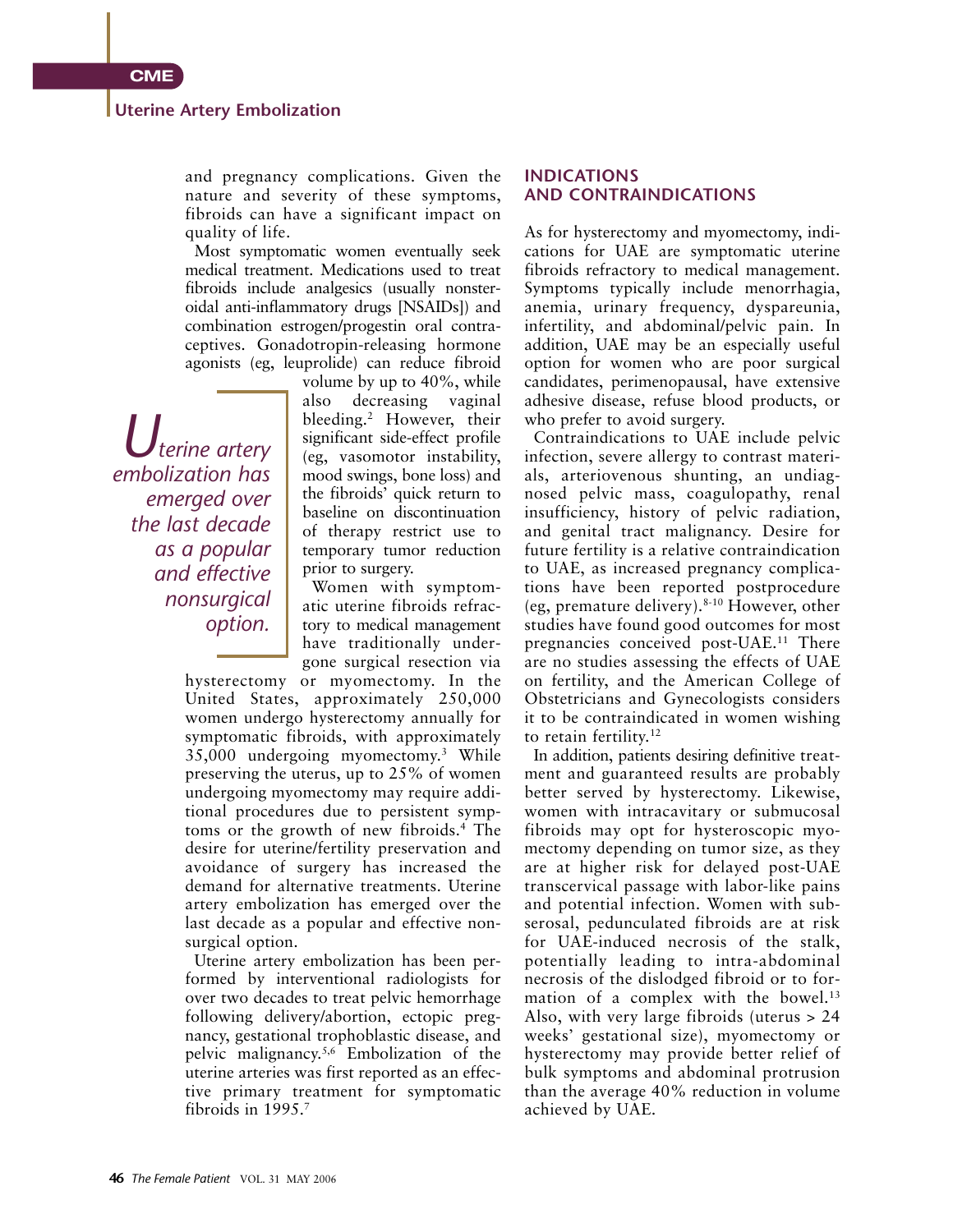### **Goldberg**

#### **PREOPERATIVE EVALUATION**

Before referral to an interventional radiologist, the preoperative work-up should comprise a thorough history and physical/gynecologic examination, as well as a discussion of UAE and alternatives. A pregnancy test should be performed early in the assessment. Pelvic images should be obtained via ultrasonography or magnetic resonance imaging (MRI). While most gynecologists prefer ultrasonography, interventional radiologists may prefer MRI, as it may better differentiate fibroids from adenomyosis, which does not respond as well to UAE. The patient should also undergo endometrial biopsy to exclude hyperplasia or cancer, although this may be optional in women without abnormal bleeding.

#### **TECHNIQUE**

The procedure is performed by an interventional radiologist using either local or regional anesthesia. Arteriography is used to visualize the pelvic vasculature. Fluoroscopic guidance enables passage of a catheter into the right external iliac artery, through the right femoral artery, the aorta, the left common iliac artery, the left internal iliac artery, and the anterior division, then finally to the left uterine artery. Most commonly, acrylic copolymer beads (500 to 700 mcm) are infused until slow flow or stasis occurs in the uterine artery and the fibroid vasculature is occluded (Figure). The catheter is then retracted and manipulated down the right uterine artery, which is similarly embolized. Procedure time ranges from 15 to 120 minutes, depending on the patient's anatomy and radiologist's skill.3,8,14,15

Uterine artery embolization may be an outpatient procedure, but overnight hospitalization is sometimes required for adequate pain relief. Patients typically return to work within 7 to 10 days. By comparison, women are generally hospitalized for 2 to 3 days and require a 4- to 6-week convalescence following abdominal myomectomy or hysterectomy.

Typically, patients will experience mild to moderate cramping that is relieved with NSAIDs or narcotics. Patients often report a postembolization syndrome, with low-



**FIGURE.** Acrylic copolymer beads (500-700 mcm) are infused until slow flow or stasis occurs in the uterine artery and the fibroid vasculature is occluded.

Image courtesy of BioSphere Medical, Inc. Used with permission.

grade fever, pain, malaise, nausea, and leukocytosis; this typically presents within 4 days' postprocedure.6 This may be caused by the systemic effects of transient ischemia to the fibroids and uterus. While usually self-limiting and treatable with antipyretics and analgesics on an outpatient basis, these patients may be hospitalized for observation and antibiotic therapy.

#### **COMPLICATIONS**

Major complications have been reported in approximately 0.5% of patients, including pulmonary embolism, arterial thrombosis, groin hematoma, local infection, guide-wire perforation of major arteries, allergic reaction to intravascular contrast medium, endometritis, ischemia of pelvic organs, sepsis, and death.16 There have also been reports of total uterine necrosis, transient/permanent ovarian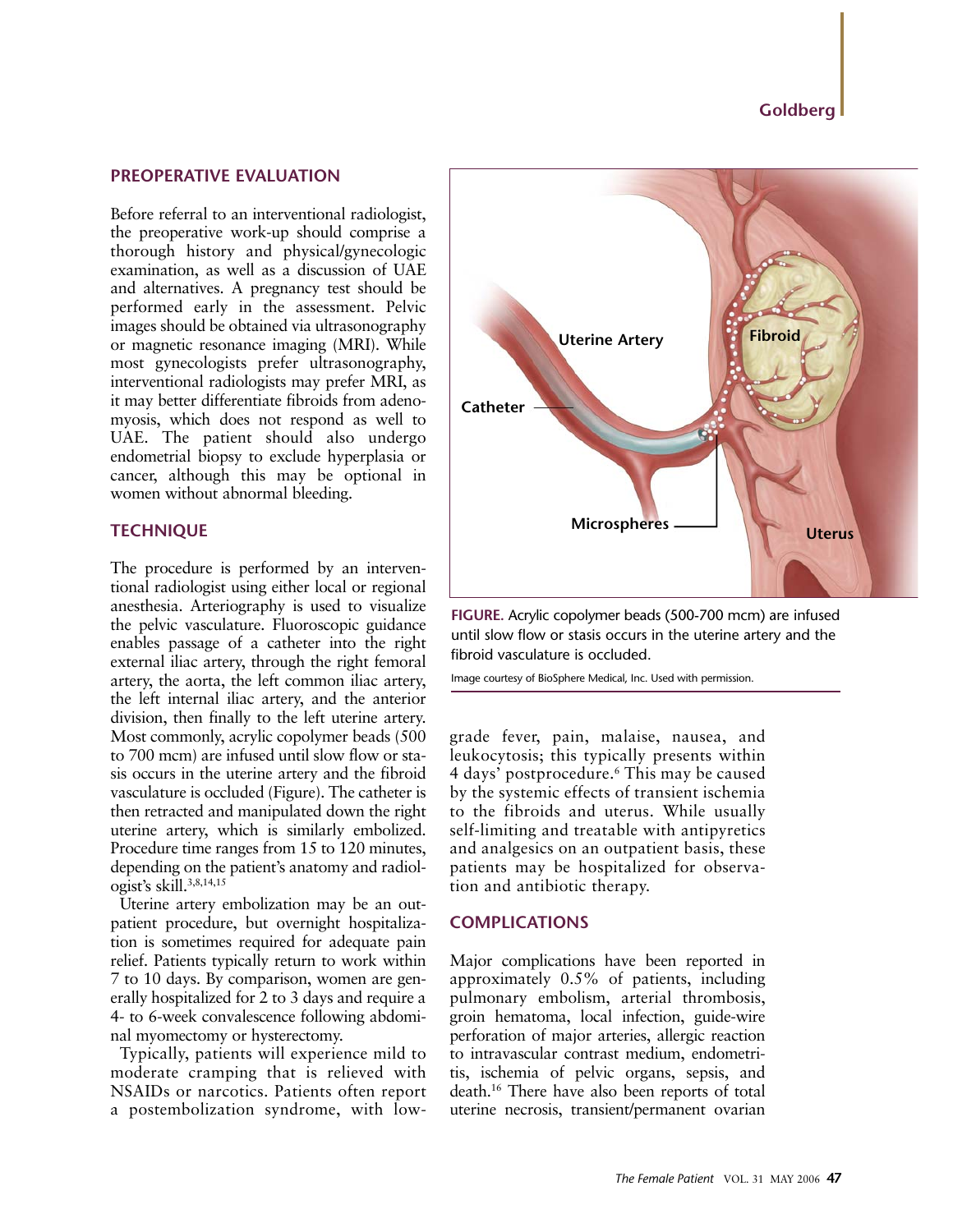#### **Uterine Artery Embolization**

| TABLE. Major Advantages and Disadvantages of Uterine Fibroid Treatments |                                                                    |                                                                                               |
|-------------------------------------------------------------------------|--------------------------------------------------------------------|-----------------------------------------------------------------------------------------------|
| <b>Treatment</b>                                                        | <b>Advantages</b>                                                  | <b>Disadvantages</b>                                                                          |
| Hysterectomy                                                            | Definitive therapy                                                 | 4-6 wk recovery<br>Loss of fertility<br>Higher complication rate                              |
| Myomectomy                                                              | Future fertility<br>Uterine preservation                           | 4-6 wk recovery<br>Higher complication rate                                                   |
| Uterine artery<br>embolization                                          | 7-10 d recovery<br>Lower complication rate<br>Uterine preservation | Increases future pregnancy risks<br>Higher treatment failure rate<br>No outcomes data $>$ 5 y |

failure, genital-associated sexual dysfunction, and delayed diagnosis of uterine leiomyosarcoma.3,6,15,17-22 Nontarget vascular embolizations of the gluteus muscle, ovaries, labia minora, and bladder wall have also been reported.23,24 The complication rate is lower than that associated with myomectomy and hysterectomy, however.<sup>8</sup>

#### **OUTCOMES**

Worldwide experience, including more than 50,000 cases, has shown UAE to be a safe, effective treatment for symptomatic uterine fibroids (Table). A study of 200 consecutive cases noted improvement in heavy menorrhagia in 90% (95% confidence interval [CI], 86%, 95%) and bulk symptoms in 91% (95% CI, 86%, 95%) at 1 year. Subsequent gynecologic intervention was performed during the following 12 months in 11% (95% CI, 7%, 15%).14 Another study observed post-UAE reductions in the median uterine and dominant fibroid volumes of 35% and 42%, respectively; 91% of the 583 patients expressed satisfaction, including significant improvement in menorrhagia (83%), dysmenorrhea  $(77\%)$ , and urinary complaints  $(86\%)$ .<sup>11</sup> A comparison of women undergoing UAE  $(N = 102)$  and hysterectomy  $(N = 50)$  for symptomatic fibroids reported significant improvement in symptoms and quality of life in both groups, with overall morbidity occurring more frequently in the hysterectomy group  $(34\% \text{ versus } 14.7\%; P = .01)$ . Three patients had serious complications in the hysterectomy group (pneumonia, vaginal-cuff herniation, recurrent bleeding requiring reoperation) versus two in the UAE group (amenorrhea, subsequent hysterectomy required).<sup>25</sup>

#### **OTHER CONSIDERATIONS**

Compared to the number of women undergoing hysterectomy and myomectomy for uterine fibroids, the number of UAE procedures has remained relatively low—despite the medical and economic advantages of a nonsurgical approach. This has led to accusations of financial self-interest on the part of gynecologic surgeons,26 but is more likely due to physicians' lack of experience and knowledge regarding the benefits of UAE. Currently, UAE is primarily marketed to the public by interventional radiologists, and most women are self-referred or physician-referred only after inquiring about the procedure.8

#### **CONCLUSION**

As an increasingly popular alternative to hysterectomy and myomectomy, UAE is safe and effective in most patients with symptomatic uterine fibroids. More than 90% of women undergoing UAE have significant reduction in bleeding and bulk symptoms, as well as an improvement in quality of life. In addition to uterine preservation, UAE offers the benefits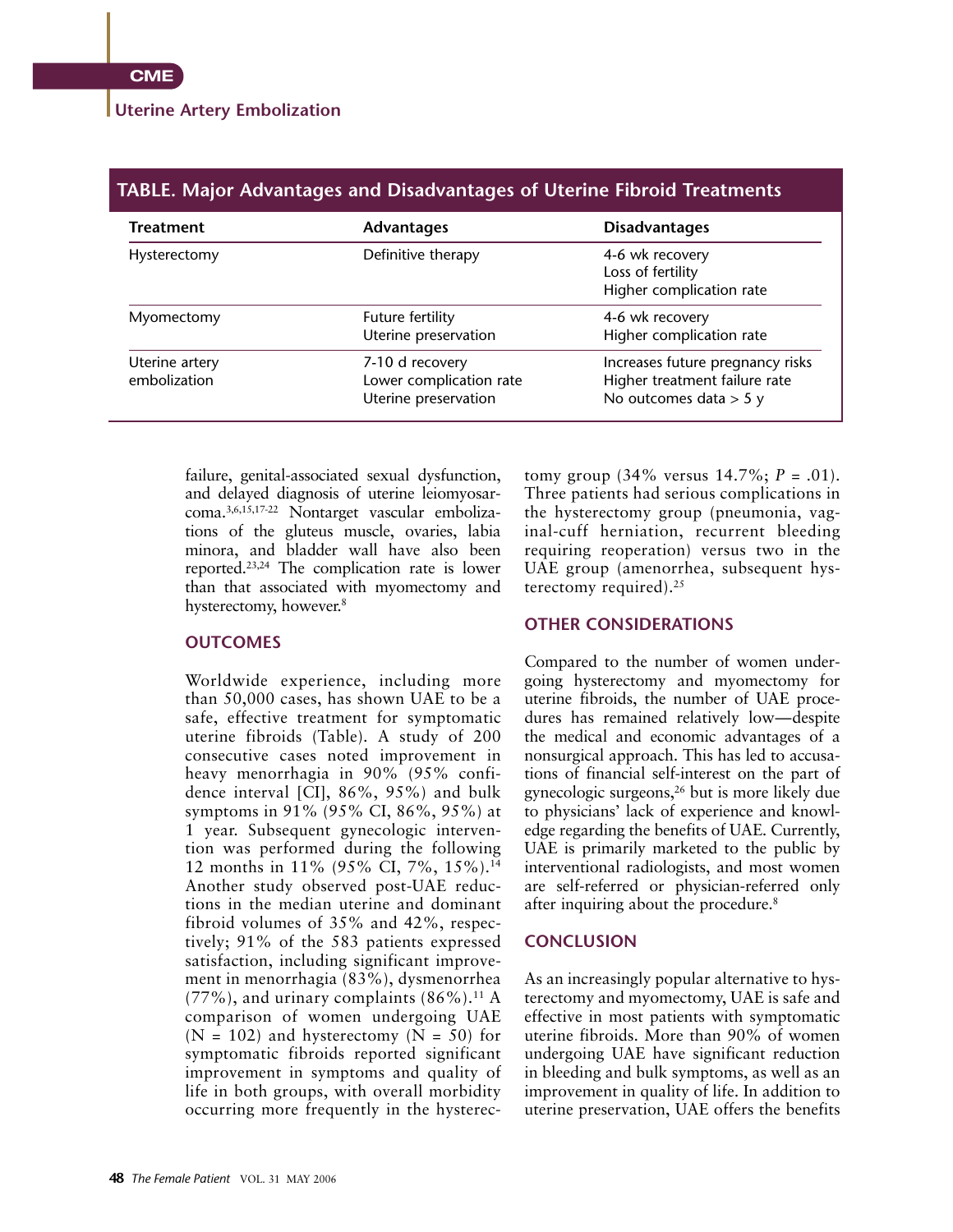## **Coding for Uterine Artery Embolization for Symptomatic Leiomyomata Frank Vidal, MMC**

This pertinent, powerful study covers a wide range of procedural and diagnostic elements. However, in essence it focuses on the embolization process itself and, as such, coding should reflect this focus. The following are the International Classification of Diseases codes for classifying uterine leiomyomata and other benign uterine neoplasms, and the Current Procedural Terminology codes that apply to uterine artery embolization.

#### **CLASSIFICATION**

- **• 218—**Uterine leiomyoma
	- –Bleeding uterine fibroid
	- –Uterine fibromyoma
	- –Uterine myoma
- **• 218.0—**Submucous uterine leiomyoma
- **• 218.1—**Intramural uterine leiomyoma
- –Interstitial leiomyoma of uterus
- **• 218.2—**Subserous uterine leiomyoma –Subperitoneal uterine leiomyoma
- **• 218.9—**Uterine leiomyoma, unspecified

of nonsurgical management, shorter hospitalization, quicker return to work, and financial savings for the health care system.

### **ACKNOWLEDGEMENT**

Dr Goldberg would like to thank Karen D. Novielli, MD, associate professor, Department of Family Medicine; and assistant dean of faculty affairs, Jefferson Medical College, Philadelphia, Pa, for her insightful editing suggestions.

#### **REFERENCES**

- 1. Mude-Nochumson H, Goldberg J. Fertility-sparing treatment options for women with symptomatic fibroids. *The Female Patient*. 2003;28(11):21-26.
- 2. Friedman AJ, Hoffman DI, Comite F, Browneller RW, Miller JD. Treatment of leiomyomata uteri with leuprolide acetate depot: a double-blind, placebo controlled, multicenter study. The Leuprolide Study Group. *Obstet Gynecol*. 1991;77(5):720-725.
- **• 219—**Other benign neoplasm of uterus
- **• 219.0—**Cervix uteri
- **• 219.1—**Corpus uteri
	- –Endometrium
		- –Fundus
		- –Myometrium
- **• 219.8—**Other specified parts of uterus
- **• 219.9—**Uterus, part unspecified

#### **PROCEDURE**

- **• 37204—**Transcatheter occlusion or embolization (eg, for tumor destruction, to achieve hemostasis, to occlude a vascular malformation), percutaneous occlusion or embolization, any method; not involving the central nervous system, head, or neck
- **• 75894—**Transcatheter therapy or embolization, any method; radiologic supervision and interpretation

**Frank Vidal, MMC,** is chairman, International Academy of Medical Coding, United States chapter.

- 3. Floridon C, Lund N, Thomsen SG. Alternative treatment for symptomatic fibroids. *Curr Opin Obstet Gynecol*. 2001;13(5):491-495.
- 4. Stenchever MA, Droegemueller W, Herbst AL, Mishell DR, eds. *Comprehensive Gynecology*. 4th ed. St. Louis, Mo: CV Mosby; 2001:503.
- 5. Goodwin SC, Walker WJ. Uterine artery embolization for the treatment of uterine fibroids. *Curr Opin Obstet Gynecol*. 1998;10(4):315-320.
- 6. Schwartz ML, Klein A, McLucas B. Using uterine artery embolization to treat fibroids. *Contemp OB/GYN*. 2001;46(8):14-37.
- 7. Ravina J, Herbreteau D, Ciraru-Vigneron N, et al. Arterial embolization to treat uterine myomata. *Lancet*. 1995;346(8976):671-672.
- 8. Goldberg J, Pereira L, Mude-Nochumson H. Uterine artery embolization for symptomatic fibroids: pros and cons. *OBG Management*. 2003;15(4):69-79.
- 9. Goldberg J, Pereira L, Berghella V. Pregnancy after uterine artery embolization. *Obstet Gynecol*. 2002; 100(5 pt 1):869-872.
- 10. Goldberg J, Pereira L, Diamond J, et al. Pregnancy outcomes following treatment for fibroids: uterine artery embolization versus laparoscopic myomectomy. *Am J Obstet Gynecol*. 2004;191(1):18-21.